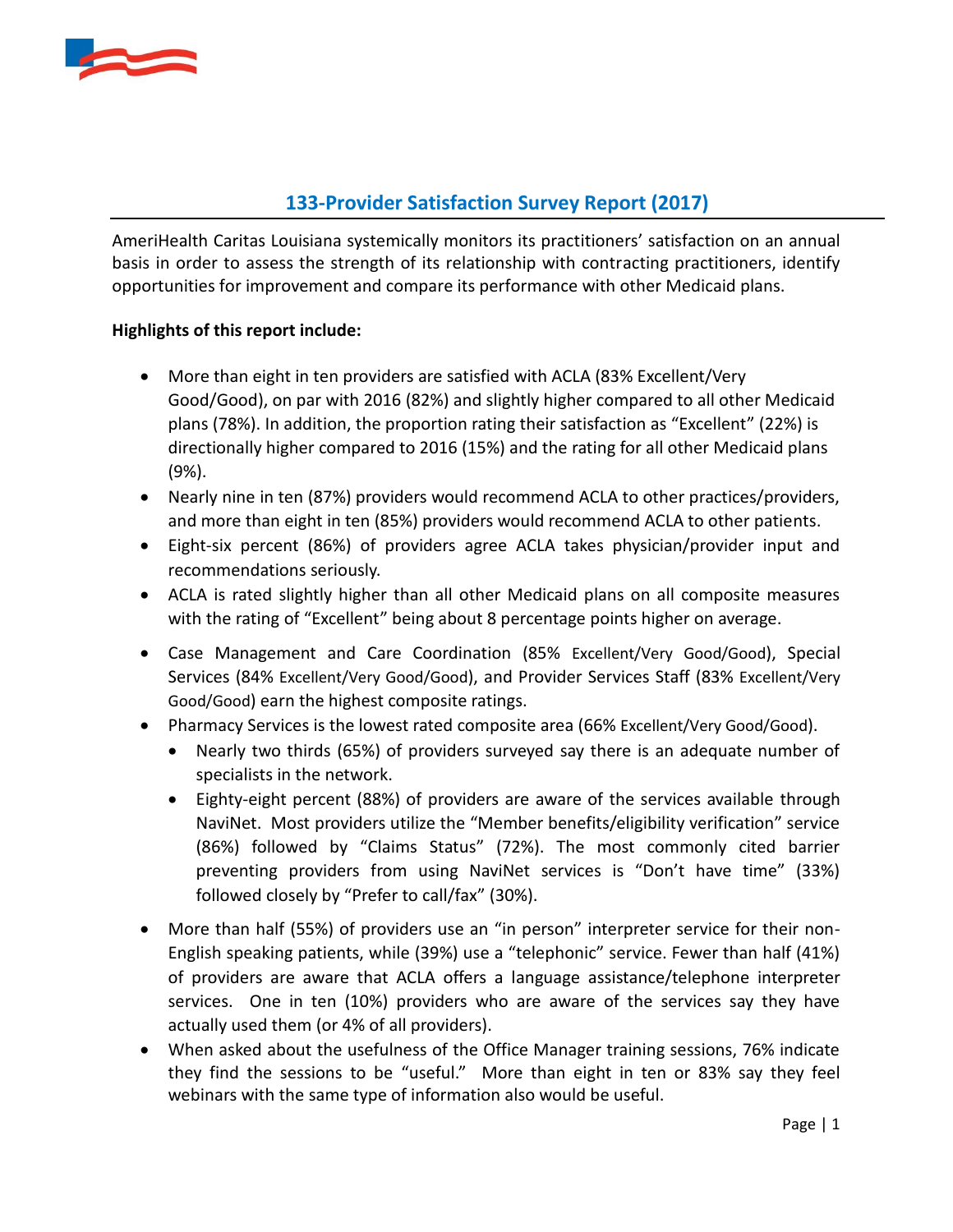

#### **Areas of Focus include:**

- 1. Within the Utilization and Quality Management composite, the key elements needing to be addressed include "Timeliness of UM appeals process," "Consistency of review decisions" and "Timeliness of UM's pre-certification process."
- 2. Within Claims Processing/Reimbursement Process, two "Call to action" key drivers were identified: "Resolution of claims payment problems/disputes" and "Accuracy of claims processing."
- 3. Within the Provider Services Staff composite, changes made within "Knowledge, accuracy, timeliness, and helpfulness of telephone inquiry responses" could positively impact overall satisfaction, as this is identified as a key element needing to be addressed.
- 4. Within Provider Relations/Network Management, improvement is needed in "Relevance of provider education meetings/in-services".
- 5. Areas in Pharmacy that have opportunities for improvement include:
	- Variety of drugs available on formulary
	- Clarity of pharmaceutical management procedures.
	- Ease of obtaining prior authorization for non-formulary drugs
- 6. Credentialing and Re-credentialing
	- a. Timeliness of the credentialing and/or re-credentialing process is an additional key driver impacting overall satisfaction with the highest opportunity to affect provider satisfaction.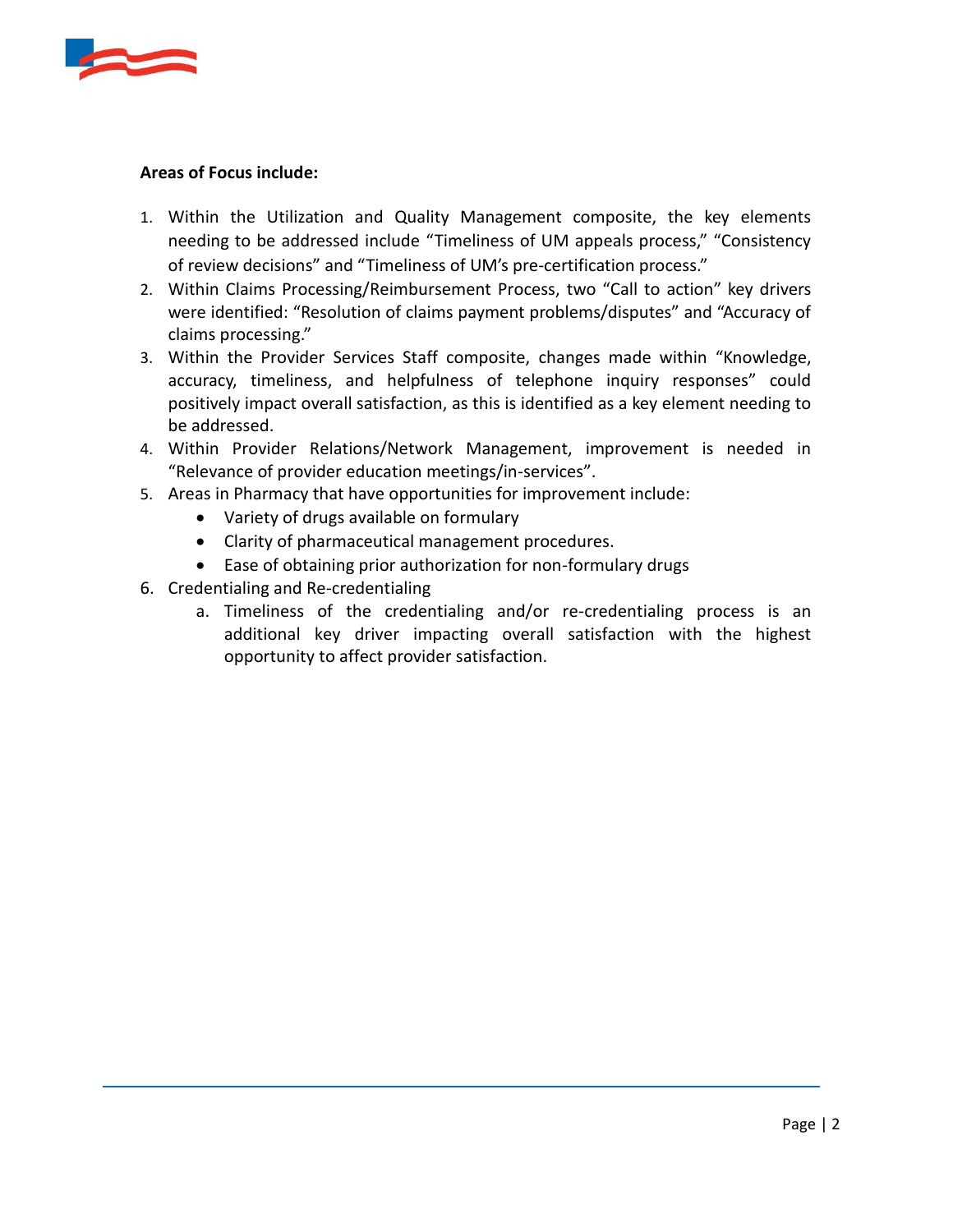

# 2017 Practitioner Satisfaction Survey

# Contents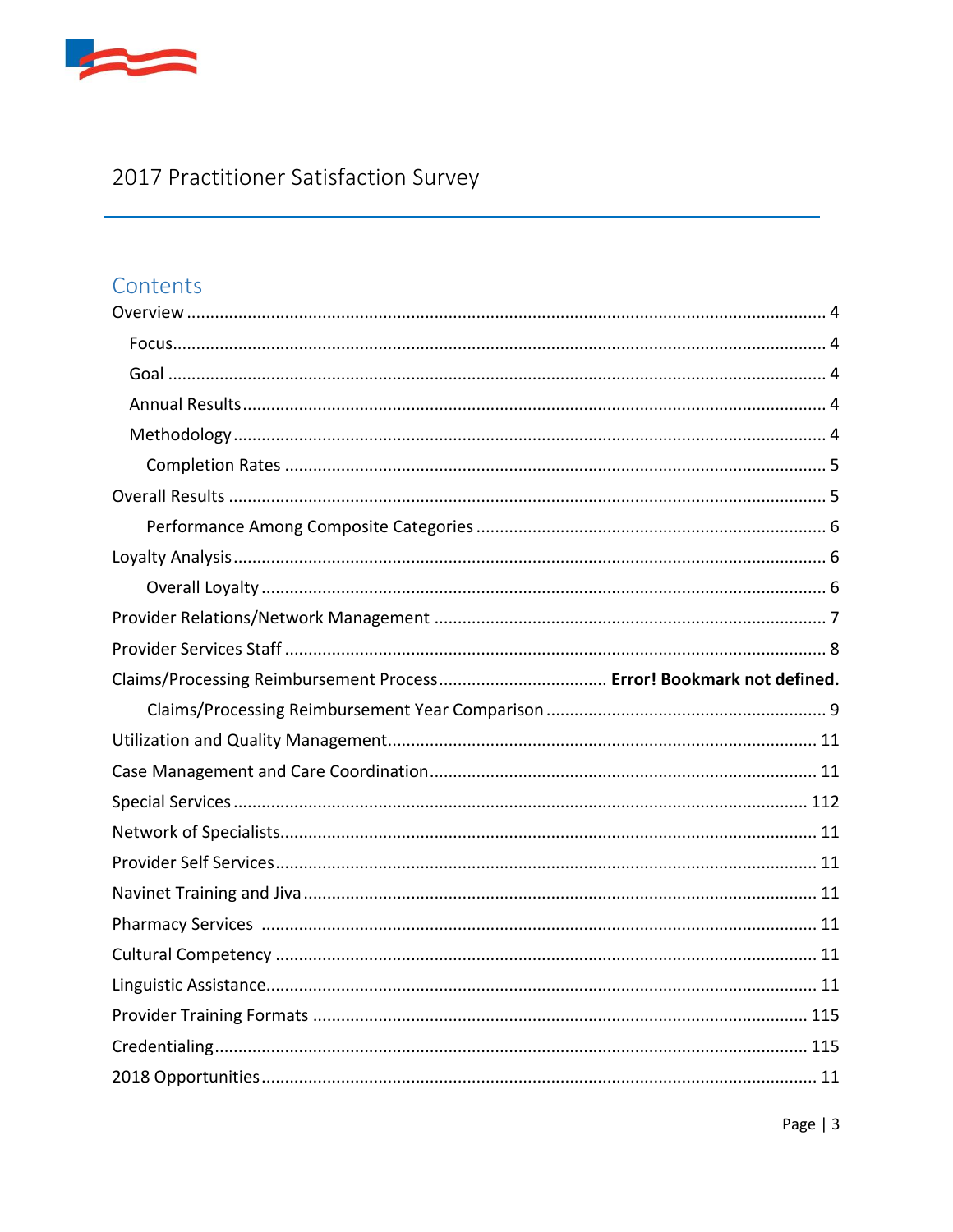

## <span id="page-3-0"></span>Overview

#### **Focus**

AmeriHealth Caritas Louisiana (ACLA) conducts and analyzes a provider survey each year to assess the strength of their relationship with contracting providers, identify opportunities for improvement, and compare their performance with other Medicaid plans.

#### <span id="page-3-1"></span>**Goal**

<span id="page-3-2"></span>To maintain or improve overall provider satisfaction with the plan.

#### **Annual Results**

MORPACE, a National Committee for Quality Assurance (NCQA) Certified Survey Vendor, was selected by AmeriHealth Caritas Louisiana to conduct the 2017 Provider Satisfaction Survey. The information obtained allows the plan to measure how it is meeting provider expectations and needs. The report summarizes the results and provided data in order to assess the plan's strength of relationships with contracted providers, identify opportunities for improvement and compare performance with other Medicaid plans.

In the survey, respondents were asked to rate AmeriHealth Caritas Louisiana and all other Medicaid Health Plans (HPs) in the state in which the provider participates.

#### <span id="page-3-3"></span>**Methodology**

MORPACE utilized a two-wave mail methodology with follow-up for the 2017 survey. Both mailings included a four-page survey accompanied by a one-page cover letter and a business reply envelope. The cover letter included an Internet website to allow providers to complete the survey online. Non-responders to both mail and Internet were dialed by phone. This methodology was more extensive than previous surveys as ACLA was attempting to have more provider participation.

The mail survey was distributed to a sample of 1,875 providers. From this sample, 321 surveys were completed yielding a return rate of 19%. The total mailed surveys completed was 126, of the Internet Surveys completed there were 38 and 157 providers completed the phone surveys.

Figure 1 provides survey completion rates by practitioner type comparing 2017 rates to 2014 through 2016. Office managers consistently completed the survey more frequently and there was a significant increase of Practitioner participation in 2017 at a rate of 17% compared to 9% in 2016.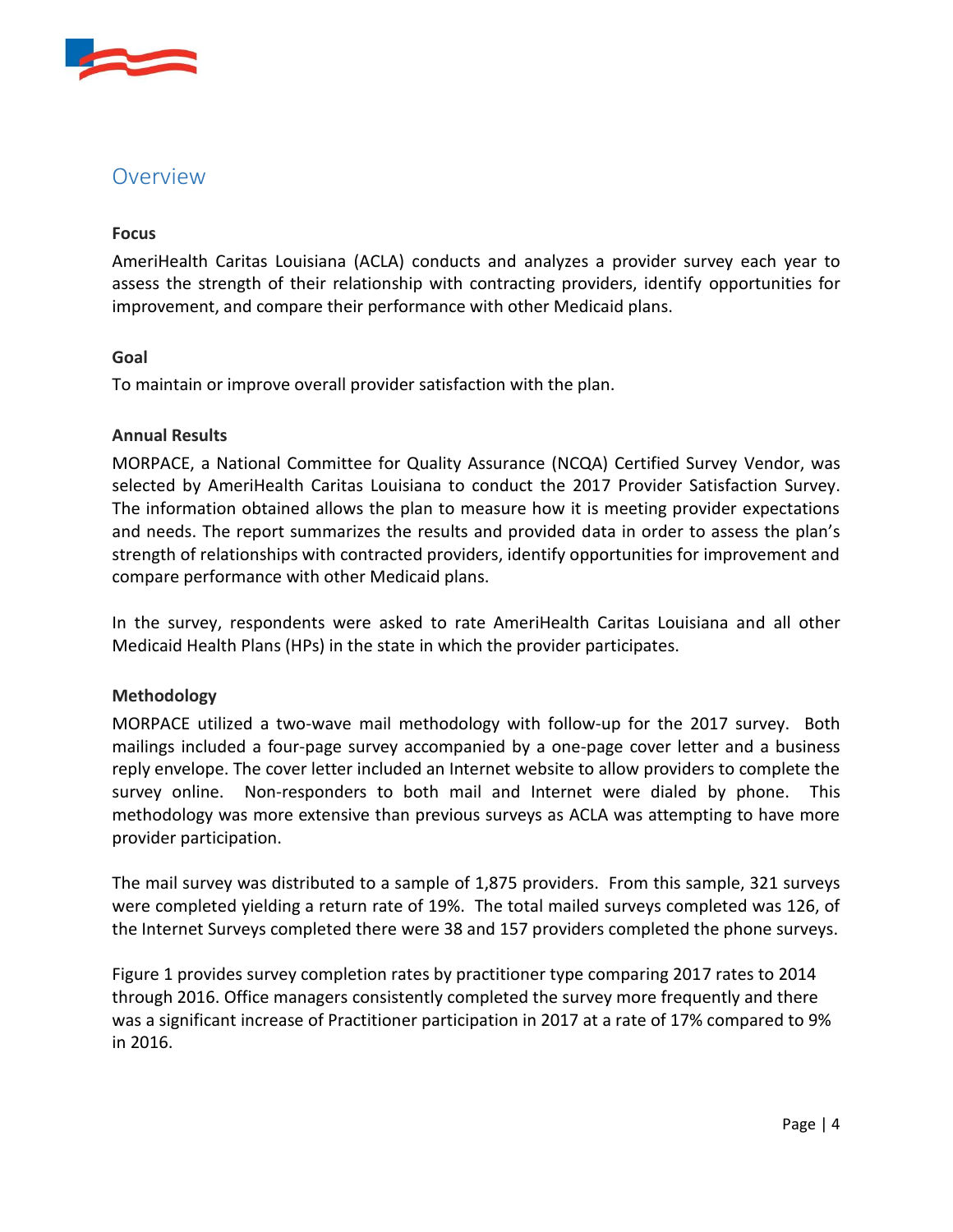

|                       | 2014      | 2015      | 2016      | 2017      |
|-----------------------|-----------|-----------|-----------|-----------|
|                       | $n = 254$ | $n = 262$ | $n = 353$ | $n = 303$ |
| <b>Office Manager</b> | 69%       | 69%       | 57.2%     | 57%       |
| Receptionist          | 17%       | 16%       | 11.0%     | 5%        |
| Practitioner          | 7%        | 8%        | 9.1%      | 17%       |
| <b>Nurse</b>          | 7%        | 6%        | 6.2%      | 5%        |
| Other                 | 0%        | 0%        | 16.4%     | 17%       |

#### <span id="page-4-0"></span>**Completion Rates (Figure 1)**

There were 65% Specialists who participated compared to 35% Primary Care. The majority of the practices were solo practitioners who participated at 58%; 28% comprised of practices with 2-5 physicians and 14% of the providers comprised of more than 5 physicians.

# Overall Results

The individual questions were pooled into categories specific to various areas within the organization in order to create composite scores. Each composite category represents an overall aspect of plan quality and was comprised of questions impacting that specific area of focus. The Plan's Practitioner Satisfaction Survey includes the following composite categories:

- <span id="page-4-1"></span>Overall Satisfaction and Loyalty
- Provider Relations/Network Management
- Provider Services Staff
- Claims Processing/Reimbursement Process
- Utilization and Quality Management
- Case Management and Care Coordination
- Behavioral Health Care Services
- Pharmacy Services
- Cultural Competency
- Special Services
- <span id="page-4-2"></span> Additional Topics added in 2017 included language assistance/telephone interpreter services, cultural competency information provided in provider manual and trainings, and ability to provide services to children with special healthcare needs, coordinate mental health, substance use and rehab services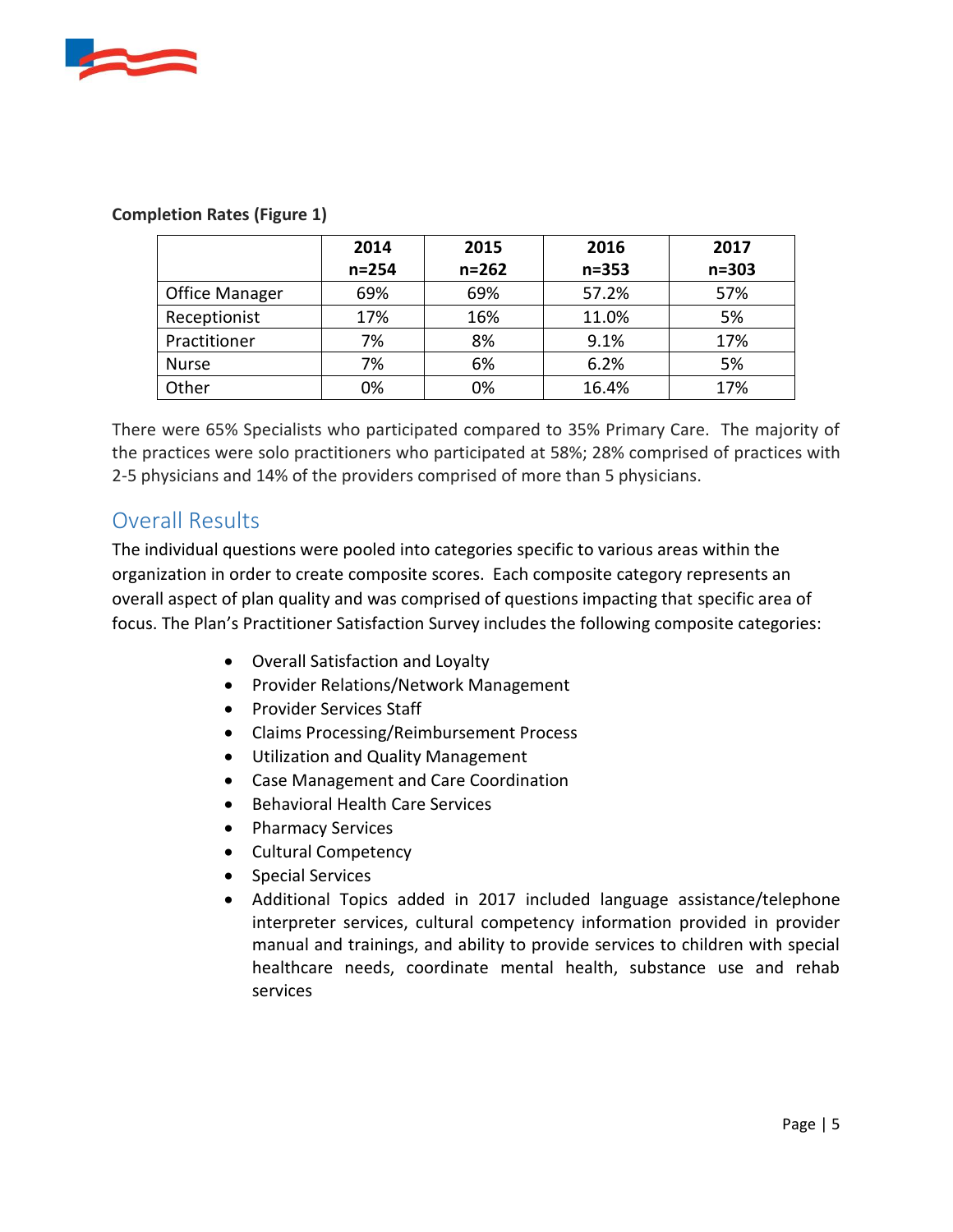

<span id="page-5-0"></span>

| <b>Composite Summary</b><br>(% Positive Rating) |             |                   |             |                   |  |  |  |
|-------------------------------------------------|-------------|-------------------|-------------|-------------------|--|--|--|
|                                                 | 2017        |                   | 2016        |                   |  |  |  |
|                                                 | <b>ACLA</b> | <b>All Others</b> | <b>ACLA</b> | <b>All Others</b> |  |  |  |
| <b>Provider Relations/Network Management</b>    | 78%         | 76%               | 81%         | 78%               |  |  |  |
| <b>Provider Services Staff</b>                  | 83%         | 81%               | 78%         | 73%               |  |  |  |
| <b>Claims Reimbursement Process</b>             | 81%         | 79%               | 80%         | 77%               |  |  |  |
| Utilization and Quality Management              | 80%         | 77%               | 76%         | 73%               |  |  |  |
| Case Management and Care Coordination           | 85%         | 81%               | NA.         | NA.               |  |  |  |
| Behavioral Health Care Services                 | 79%         | <b>NA</b>         | <b>NA</b>   | <b>NA</b>         |  |  |  |
| <b>Pharmacy Services</b>                        | 66%         | 62%               | 72%)        | 19%               |  |  |  |
| <b>Cultural Competency</b>                      | 76%         | <b>NA</b>         | 81%         | 79%               |  |  |  |
| <b>Special Services</b>                         | 84%         | <b>NA</b>         | NA.         | NA.               |  |  |  |
|                                                 |             |                   |             |                   |  |  |  |

#### **Performance Among Composite Categories (Figure 2)**

 $\blacksquare$  = "Plan" results significantly higher/lower than "All Others" results  $\bigcirc$ 

 $\uparrow$  / $\downarrow$  = 2017 results significantly higher/lower than 2016 results

#### **Loyalty Analysis**

When comparing scores for ACLA to all other Medicaid Health Plans in Louisiana the following conclusions may be made:

 More than eight in ten providers are satisfied with ACLA, on par with the 2016 rating and slightly higher than the rating given for all other Medicaid plans.

#### **Overall Loyalty Satisfaction (Figure 3)**

<span id="page-5-1"></span>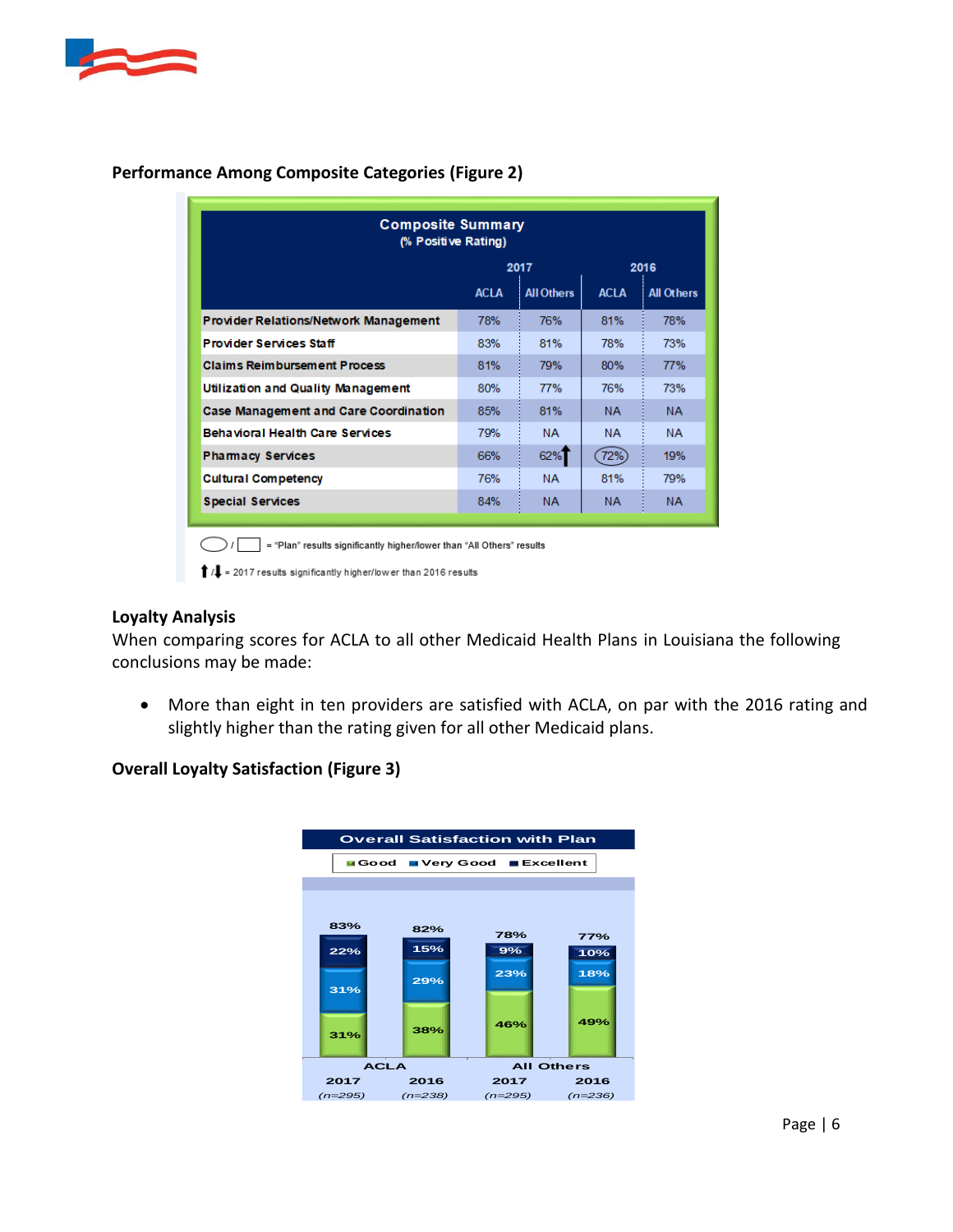

- More than 8 in 10 indicate they would recommend ACLA to other physician/providers and would also recommend ACLA to patients.
- Similarly 86% say AmeriHealth Caritas Louisiana takes physician/provider input and recommendations seriously.
- More than seven in ten providers fall into the "Loyal" category. Two in ten providers fall in the "Defection" category.

#### **Provider Relations/Network Management**

ACLA's Provider Relations/Network Management shows a nearly eight in ten providers give a favorable rating for Provider Relations/Network Management, with the "Excellent" rating being directionally higher than the rating for "All Others." ACLA had a 22% rating for "Excellent" as compared to 12% for other Louisiana Medicaid Health Plans.

**Figure 4** shows how ACLA rates comparably to or slightly higher than "All Others" on all Provider Relations/Network Management measures.

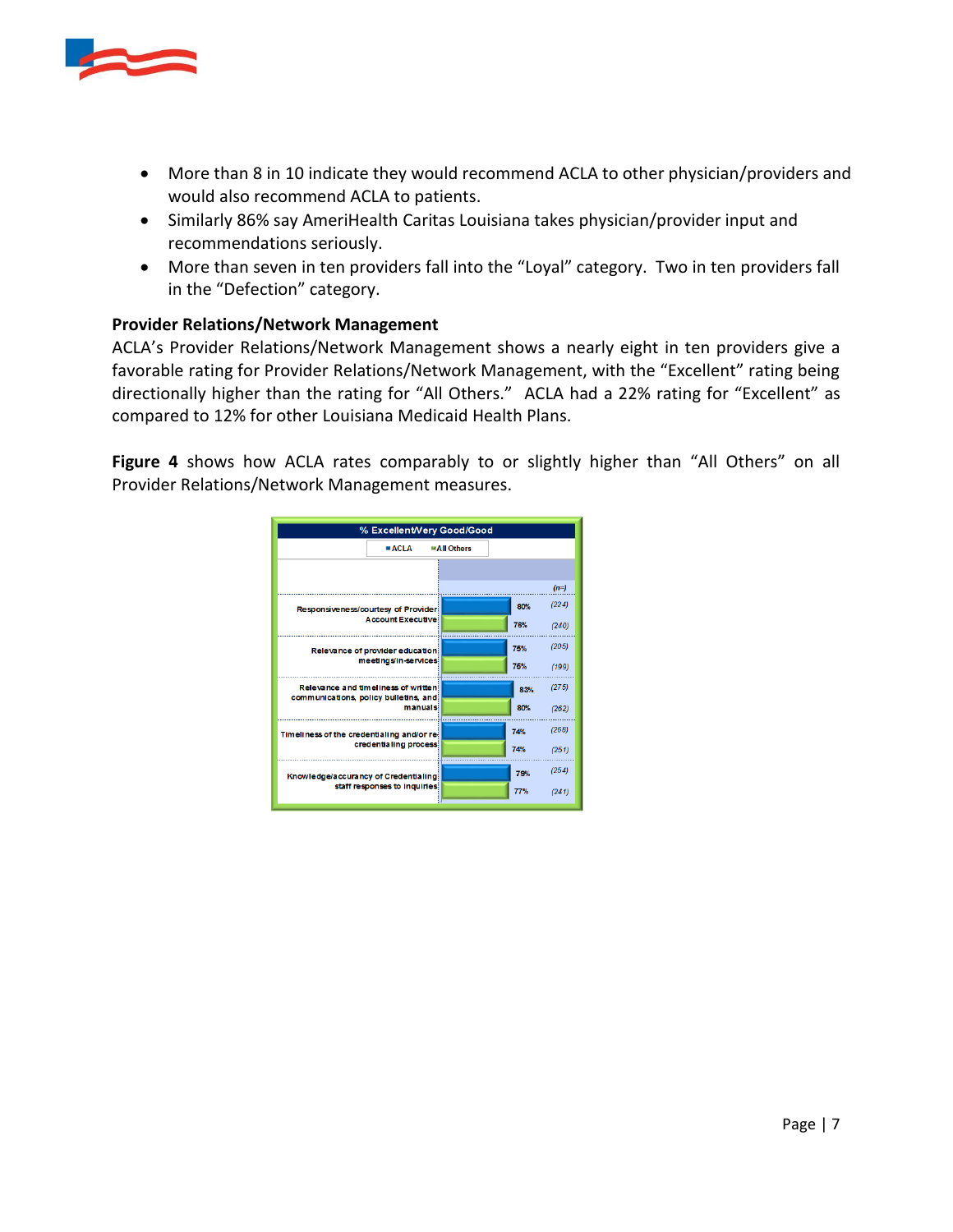



#### **Provider Services Staff (Figure 5)**

- More than eight in ten providers give a favorable rating for ACLA's Provider Services Staff.
- Twice as many providers give an "Excellent" rating for ACLA than for "All Other Medicaid Plans."
- Among providers, ACLA Provider Services Staff is rated on par with all other Medicaid plans for their knowledge, accuracy, timeliness and helpfulness of telephone inquiry responses.

#### **Claims Processing/Reimbursement Process (Figure 6)**

More than eight in ten providers give a favorable rating to Claims Processing/Reimbursement Process, with the "Excellent" rating being directionally higher than the rating for "All Others."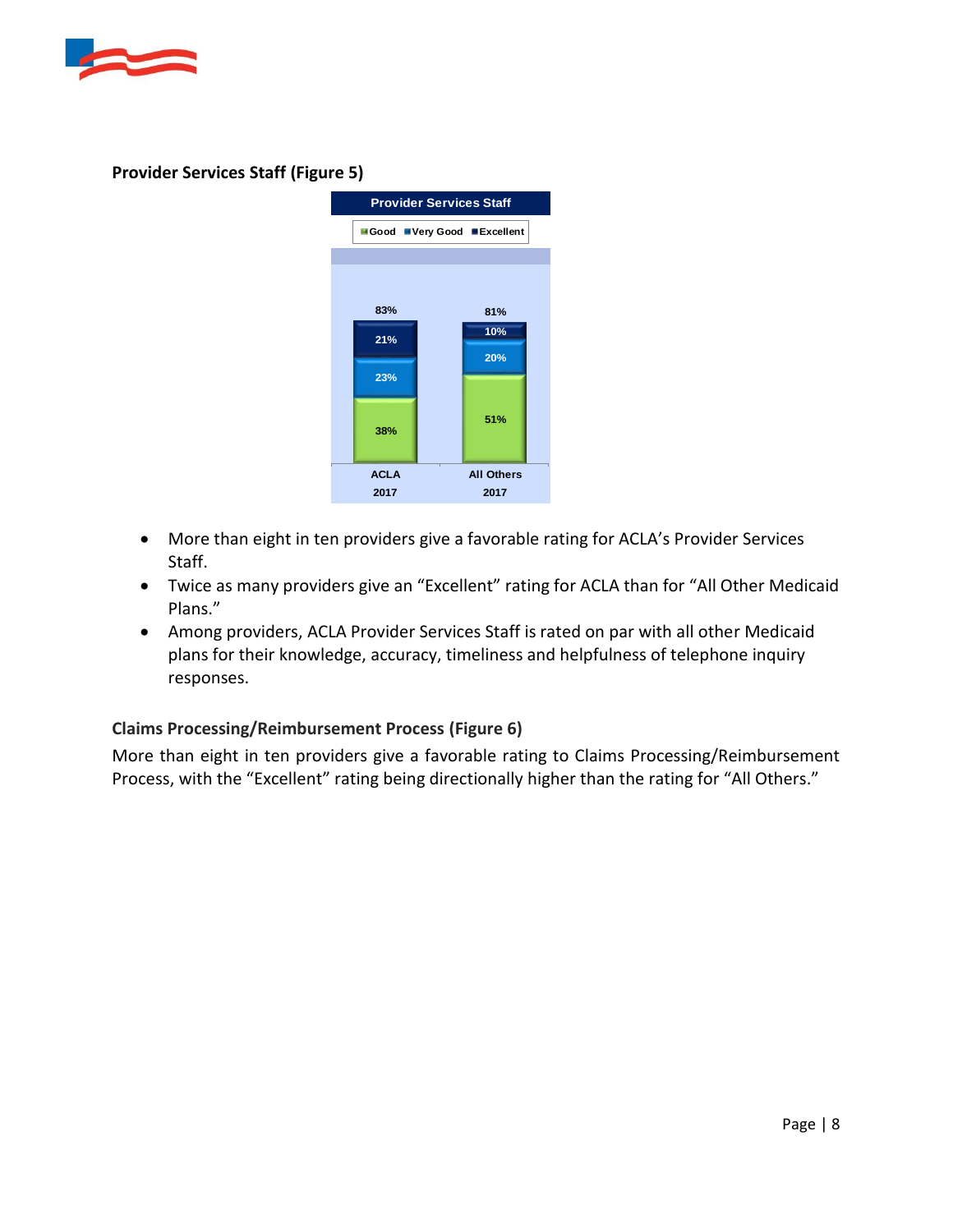



Among providers, ACLA is rated slightly higher than all other Medicaid plans for all three Claims Processing/Reimbursement Process measures.

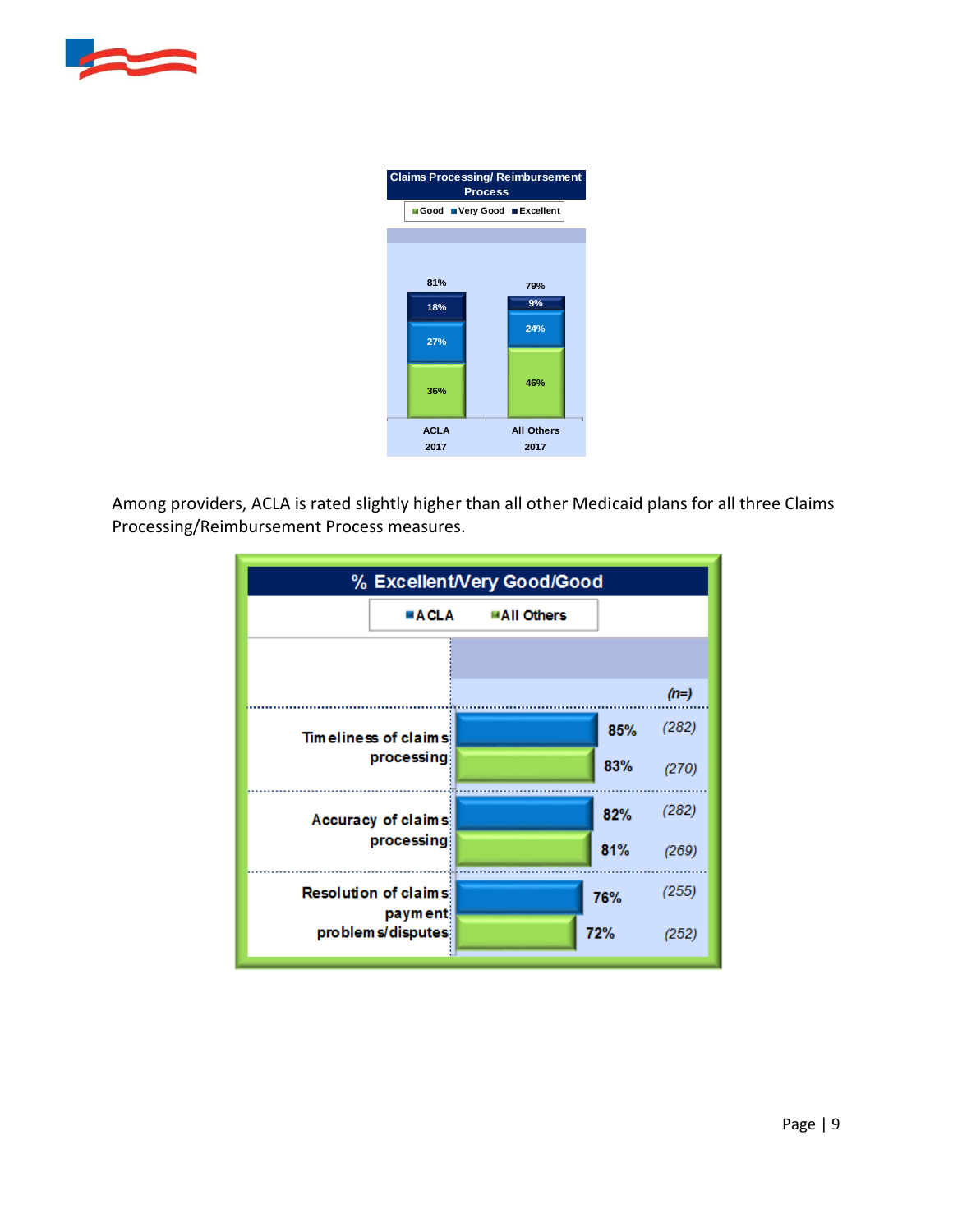

**Figure 8** shows the ratings for Claims Processing/Reimbursement Process for the past 4 years. ACLA's rating increased in all three categories since 2014. ACLA rated similarly for Accuracy in 2016 and higher for Timeliness compared to 2016 but lower compared to 2015 (in all three categories).



#### **Claims Reimbursement Process (Figure 8)**

#### **Utilization and Quality Management**

- $\checkmark$  Eight in ten providers give a favorable rating to ACLA for Utilization and Quality Management, slightly higher than ratings for "All Others."
- $\checkmark$  The percent "Excellent" is directionally higher for ACLA than "All Other Medicaid Plans."

#### **Figure 9**



Utilization Management and Quality Management (UM) scores for the past 4 years are indicated in the chart below.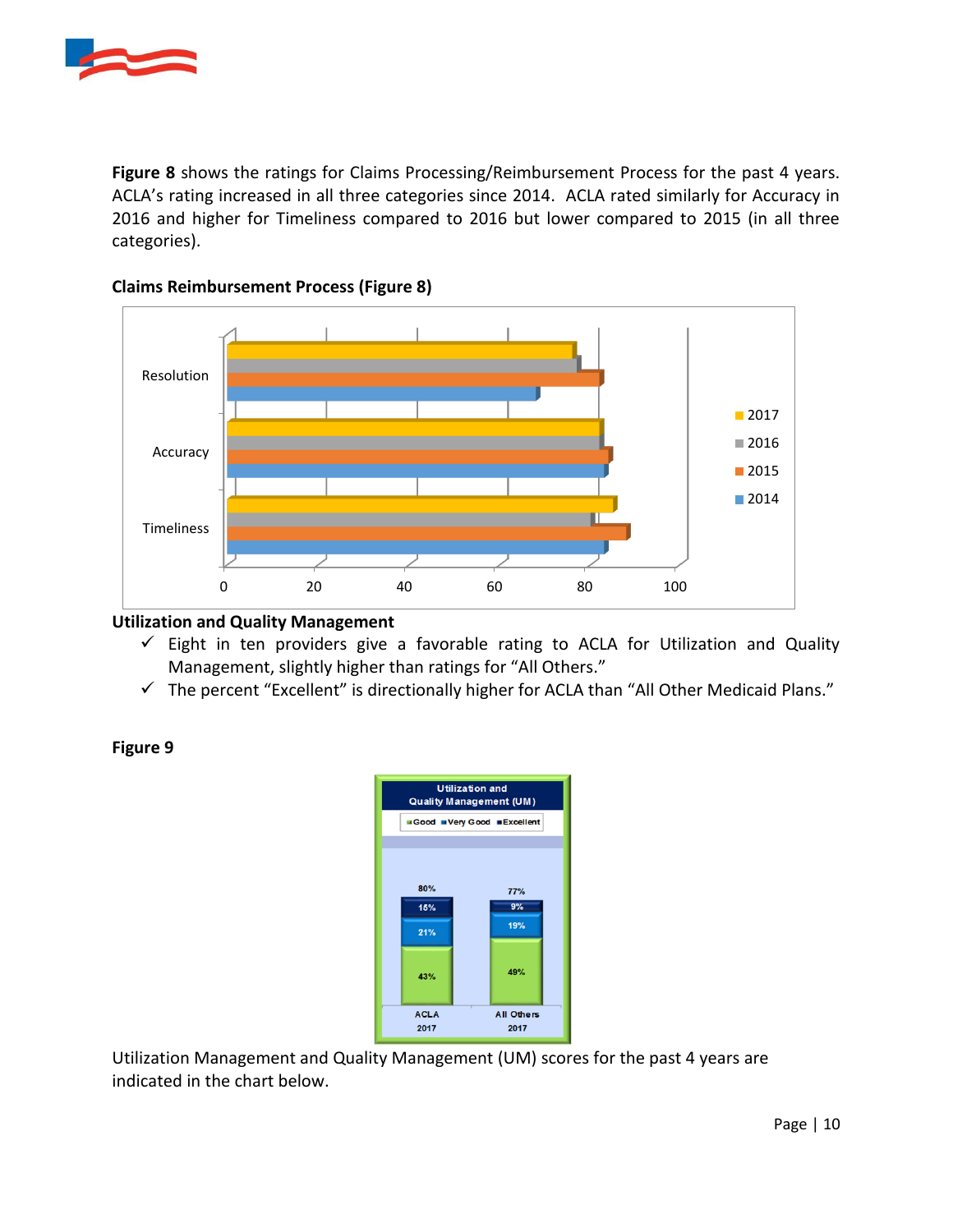



#### <span id="page-10-0"></span>**Utilization Management Year Comparison (Figure 10)**

When all attributes are considered, ACLA's scores for Utilization and Quality Management have significantly climbed from 69% in 2014 to 80% in 2017.

#### **Case Management and Care Coordination**

More than eight in ten providers give a favorable rating to Case Management for ACLA, with the "Excellent" and "Very Good" rating being directionally higher than the rating for "All Others." ACLA scored 20% "Excellent" in 2017 as compared to all others at 12%. When comparing the ACLA scores since 2014, Case Management and Care Coordination scores have increased as indicated in **Figure 11**.

The 2017 survey renamed "Facilitation/support of appropriate clinical care" to "Helpfulness of Case/Care Managers in coordinating care."

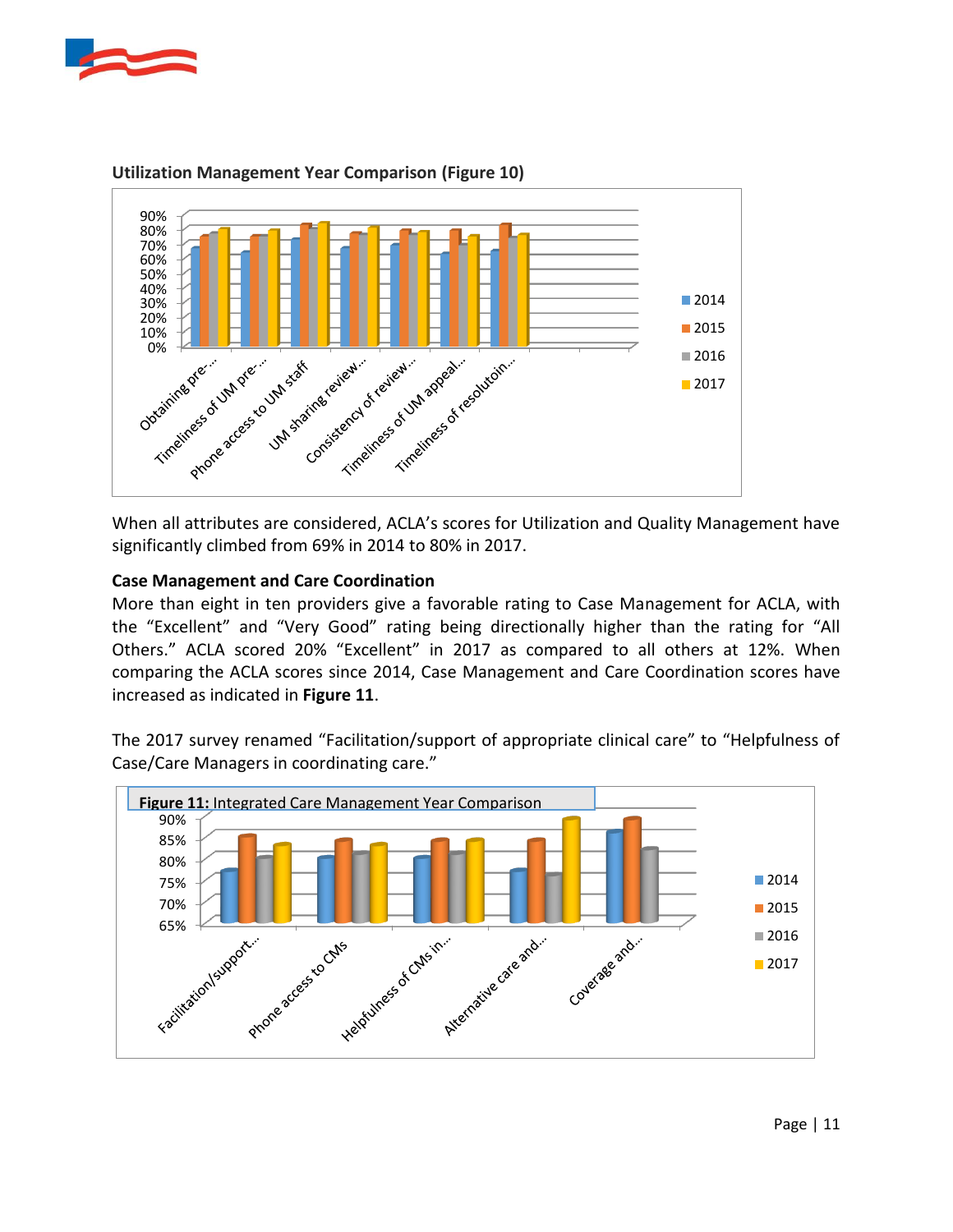

#### **Special Services**

This was a new composite category for the 2017 survey. More than eight in ten providers give a favorable rating to Special Services provided by ACLA, with nearly one-quarter of providers giving an "Excellent" rating. Nine in ten providers give a positive rating on ACLA's "ability to provide services to children with special healthcare needs."

ACLA's performance on other services (mental health, substance use, rehabilitation) garner positive scores ranging from 80%-84%.

#### **Figures 13 and 14**



#### **Network of Specialists**

This was an additional composite category for 2017. Two in three providers or 65% (n=275) indicate the specialist network has an adequate number of specialists to whom they can refer their patients.

#### **Provider Self-Service**

The vast majority of providers are aware of the services available through NaviNet.

Most providers say they have used the "Member benefits/eligibility verification" service, followed by "Claims status."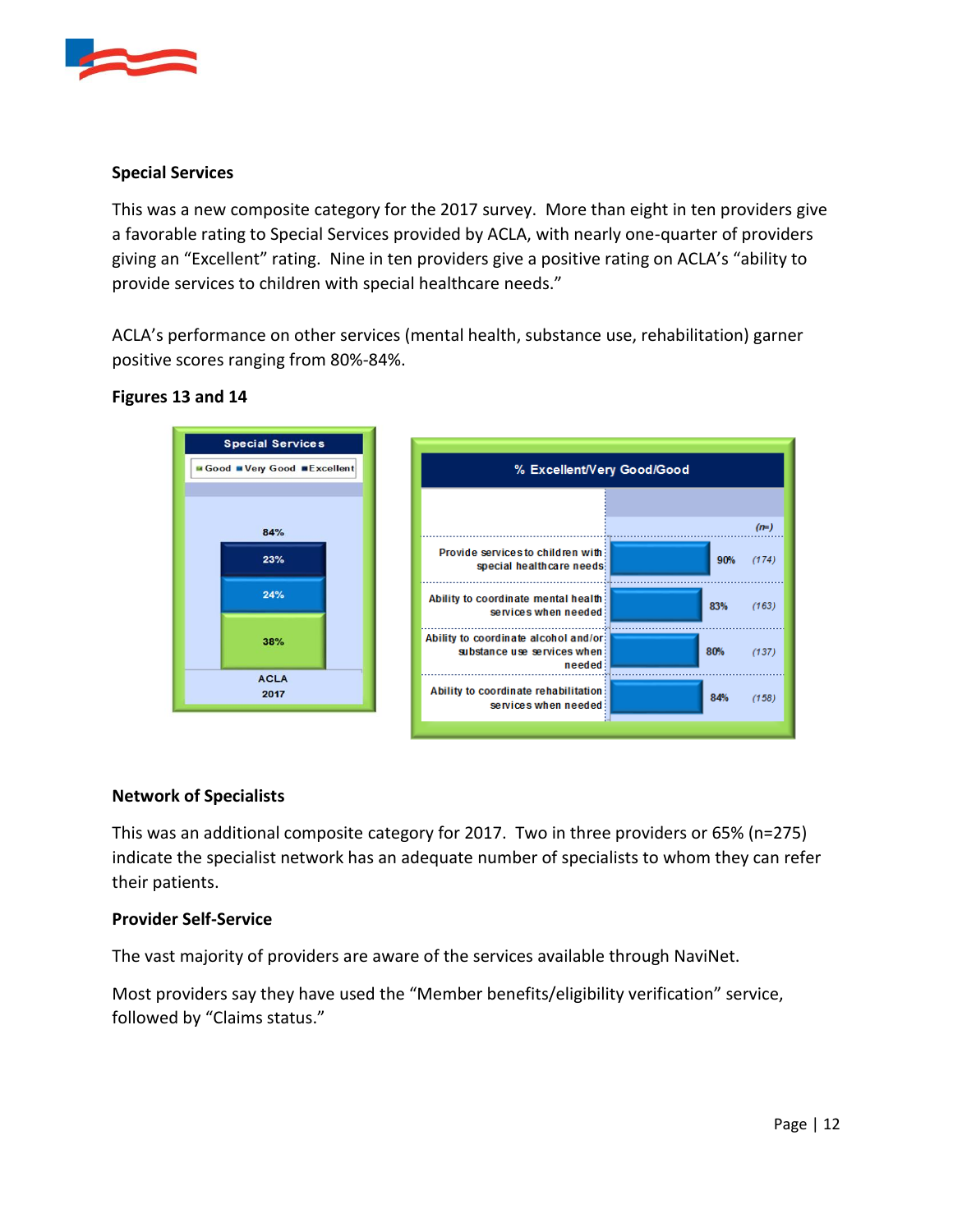

#### **Figures 15 and 16**



*n= (311)*

The greatest barrier to using the services available through NaviNet is that the providers "Don't have time" followed closely by "Prefer to call/fax." About 15% indicate they need additional training. Nearly 10% indicate they do not know how to use all of the services and have limited NaviNet capabilities. About 9% indicate they cannot sign in or do not have a log-in or password.

#### **NaviNet Training and JIVA Satisfaction**

Among those using JIVA services in the last 12 months, nearly nine in ten providers give a favorable rating to the JIVA process for requesting prior authorization.

#### **Pharmacy Services**

The proportion of providers giving a favorable rating for ACLA's Pharmacy Services is the lowest across all composite measures. Nevertheless, the ACLA rating is directionally higher than the rating for "All Others."

#### **Figure 17**

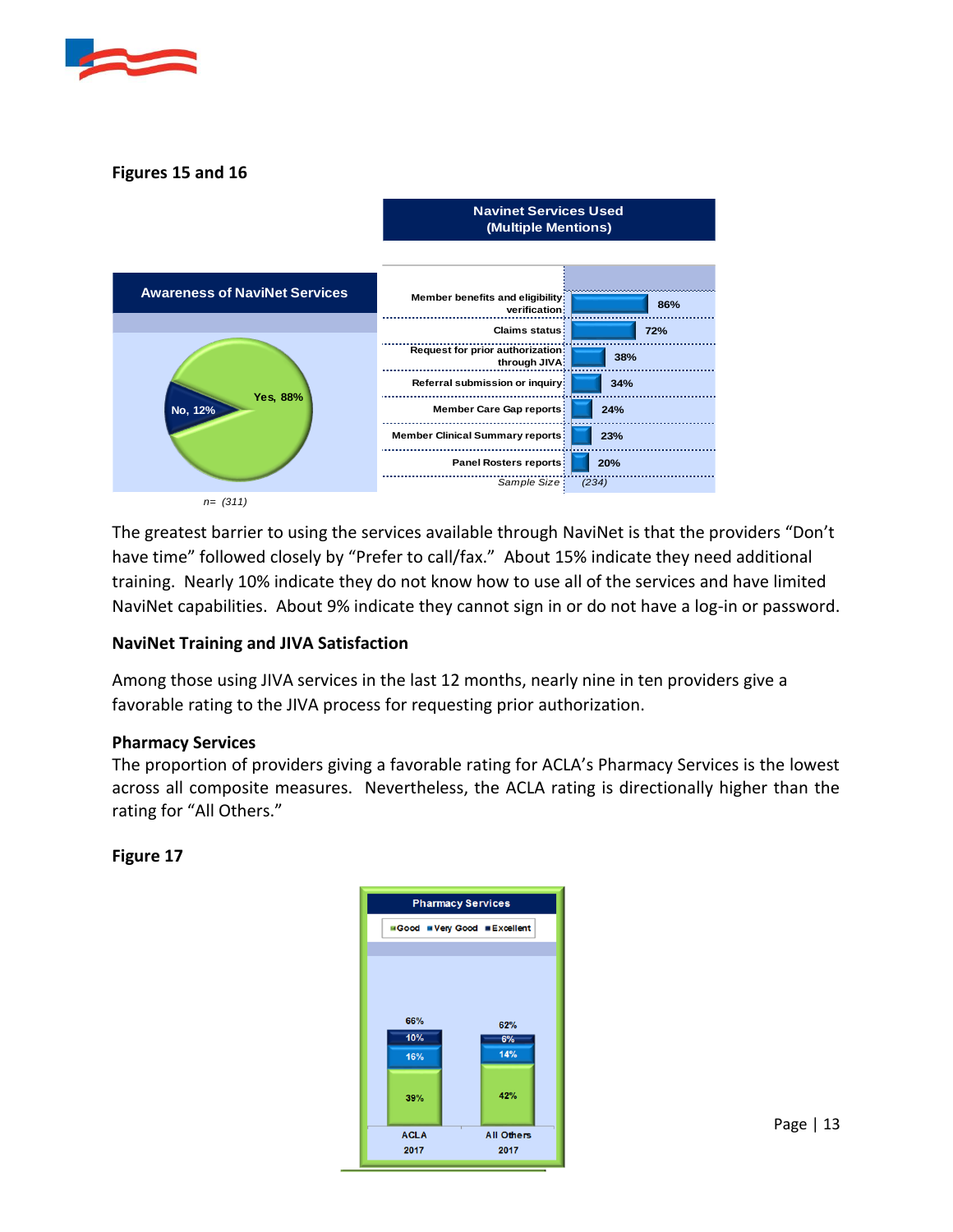

Provider ratings for Pharmacy Services in the area of "Ease of obtaining prior authorization for non-formulary drugs" dropped from 81% in 2016 to 63% in 2017. This may be due to ACLA utilizing a different vendor for this survey in 2016 which may have skewed the raw data in this area.

In 2017, Three in ten providers have used the pharmacy online prior authorization form. The most common reason for not using the authorization form is that providers say they are not aware that the form exists.



#### **Pharmacy Services (Figure 18)**

#### **Cultural Competency**

Three in four providers (76%) give a favorable rating to Cultural Competency for ACLA, with nearly half giving a "Very Satisfied" rating. Among providers, ACLA is rated on par with on all other Medicaid plans for the two Cultural Competency measures ("The telephonic interpreter services available" at 86% and "the Cultural Competency training materials and sessions offered" at 69%). Nearly 72% scored ACLA favorable for "Information received in the provider manual for Cultural Competency" with an "NA" for all others.

#### **Linguistic Assistance**

In-person interpreter services are preferred by providers over telephonic services by a wide margin. About 55% of the providers prefer In-Person services compared to those who prefer telephonic services at 39%. Fewer than half of providers surveyed are aware of the language assistance/telephone interpreter services offered by ACLA. Of those providers who are aware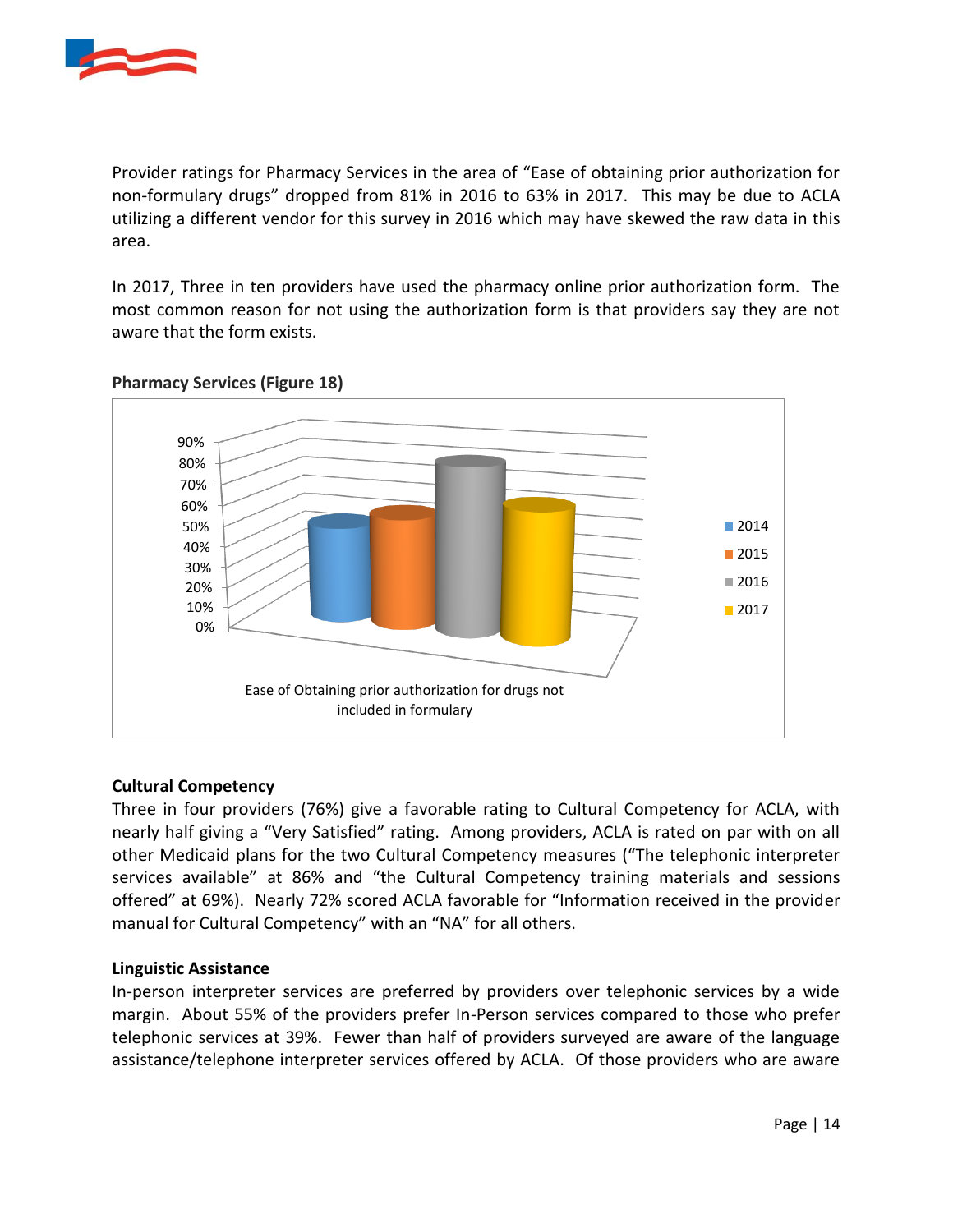

of the language assistance/telephone interpreter services offered by ACLA, one in ten providers have used the services.



**Interpreter Services Used Year Comparison (Figure 19)** 

#### **Provider Training Formats**

About three in four (76%) of the providers find on-site educational training opportunities useful. More than four in five providers or 83% would find educational training webinars useful.





Although ACLA's score dropped in this area, ACLA is par with all other Louisiana Medicaid Health Plans. Regarding timeliness, ACLA and other plans rated 74% and for Knowledge/accuracy ACLA earned 79% whereas other Health Plans earned 77%.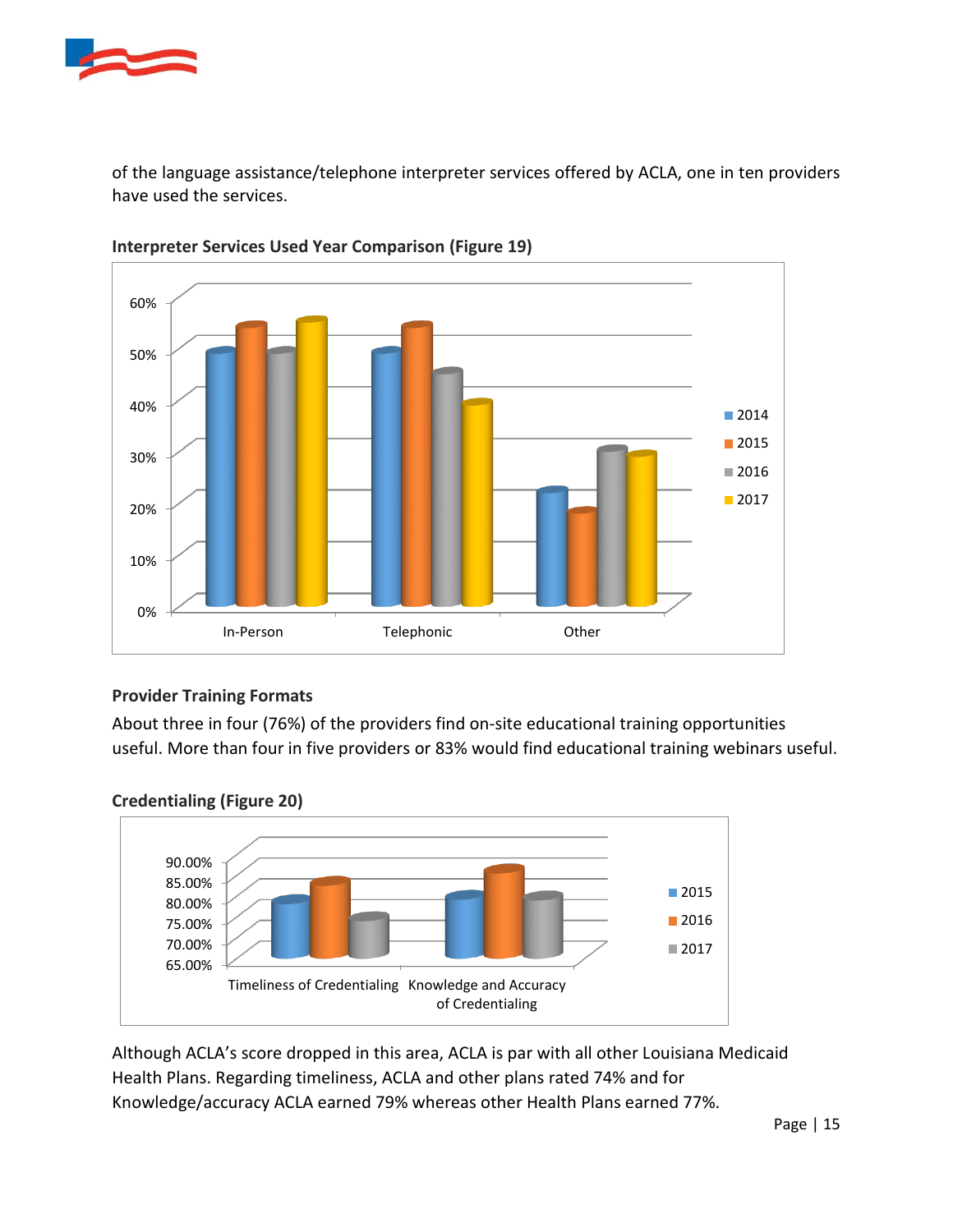

# 2018 Future Opportunities

#### **2017 Interventions**

During 2016, ACLA initiated regular regional provider trainings focused on claims processes, quality, case management and other areas of interest. Provider Account Executives (AE) met with large provider groups to identify and address individual practice issues. AE's were allocated to allow coverage throughout the state including smaller geographic areas. Clinical Liaisons continued to operate with the Provider Network Management Team to collaborate with providers and capitalize on merging relationships between ACLA departments (i.e. Utilization Management, Care Management, Claims, etc.) and ACLA's Network Providers. ACLA published multiple communications to assure all providers were informed of changes and updates. ACLA increased interdepartmental trainings regarding workflows and updates.

Based on the 2017 survey results, the following are identified opportunities to foster ongoing improvement in provider satisfaction:

#### **2018 Opportunities**

Based on the 2017 survey results, the following are identified opportunities to foster ongoing improvement in provider satisfaction:

II. The following components are recognized as having high to moderate room for improvement:

#### **A. Utilization and Quality Management**

- Timeliness of UM appeals process
- UM staff sharing review criteria/reasons for adverse determinations
- Consistency of review decisions
- Timeliness of resolution requiring Medical Director intervention
- Timeliness of UM's pre-certification process

#### **B. Claims Processing/Reimbursement Process**

- Resolution of claims payment problems/disputes
- Accuracy of claims processing

#### **C. Provider Services Staff**

- Knowledge, accuracy, timeliness and helpfulness of phone inquiry responses
- Relevance of provider education meetings/in-services

#### **D. Pharmacy**

a. Variety of drugs available on formulary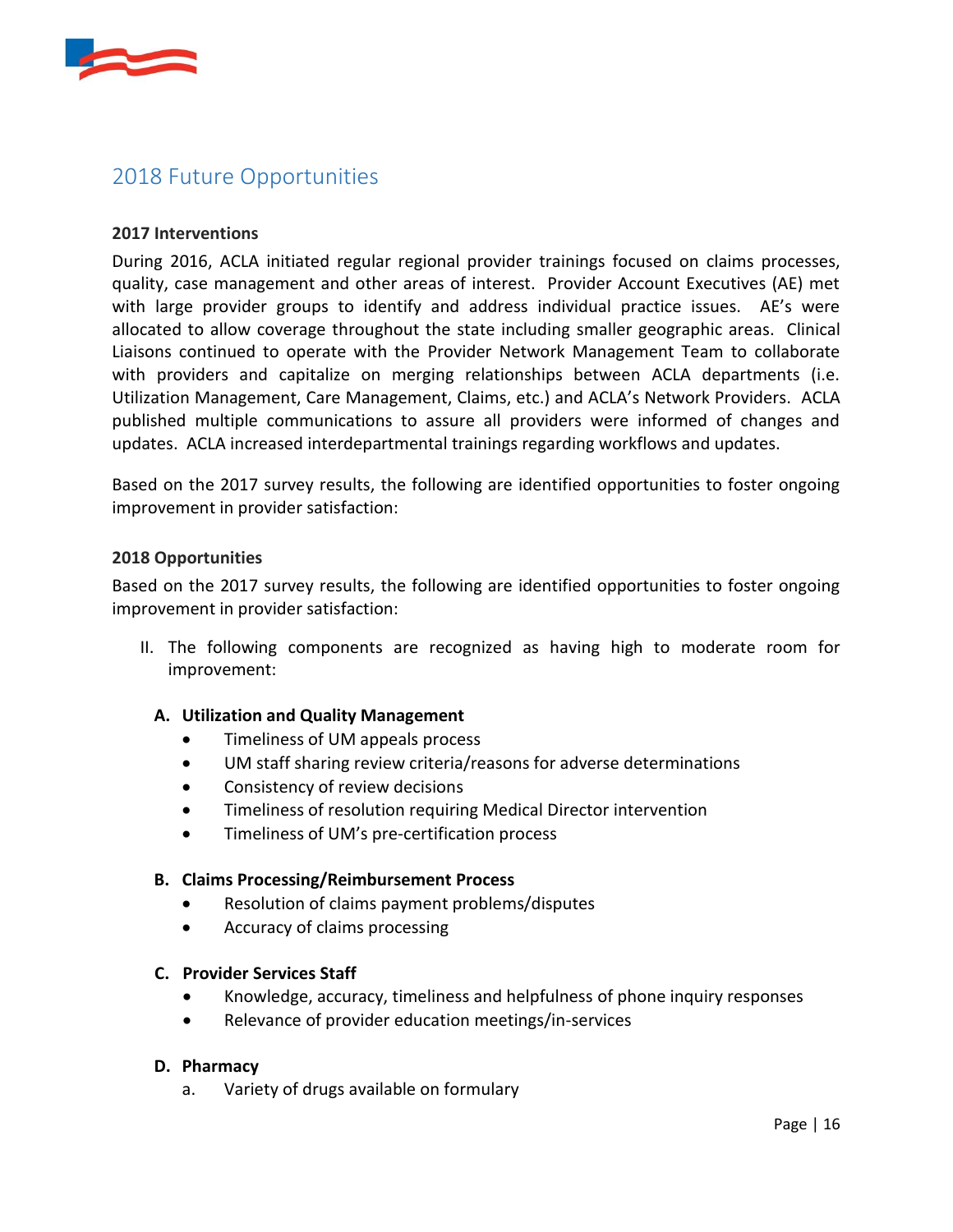

- b. Clarity of pharmaceutical management procedures.
- c. Ease of obtaining prior authorization for non-formulary drugs

#### **E. Credentialing and Re-credentialing**

a. Timeliness of the credentialing and/or re-credentialing process is an additional key driver impacting overall satisfaction with the highest opportunity to affect provider satisfaction.

#### **Action Plan:**

- 1. Within the Utilization and Quality Management composite, the "Call to action" key drivers include "Timeliness of UM appeals process," "Consistency of review decisions" and "Timeliness of UM's pre-certification process."
	- To address timeliness, determine if factors such as number of open positions or number of new hires could be contributing to staff effectiveness.
	- Interview providers and staff to inquire about difficulties obtaining precertification or appeals information and the timeliness of certification and review processes.
		- Are there particular cases that providers often inquire about without adequate response?
		- Are there obstacles with getting access to the desired information?
		- Are staffing needs met in order to keep workloads manageable?
		- Determine whether there are inconsistencies in the Quality Management review decisions and, if so, the reason for these inconsistencies. Identify policies and procedures to address any issues that are uncovered.
- 2. Within Claims Processing/Reimbursement Process, two "Call to action" key drivers were identified: "Resolution of claims payment problems/disputes" and "Accuracy of claims processing."
	- Monitor recent claims to determine if they have been handled according to correct procedures. If there are discrepancies or process flow issues, develop training materials related to the most common issues to use in staff training.
	- If provider perception of the outcome is the issue, consider additional communications following the claim dispute to help providers understand the outcome. Following each claim dispute process, administer a short satisfaction survey with the provider to identify any issues that still require follow-up.
	- Determine if any other factors are contributing to staff effectiveness such as number of open positions, number of new hires, etc.
	- Continue provider trainings on proper claim filing and dispute processes. Account Executives will continue to provide hands-on claims research to potentially expedite resolution.